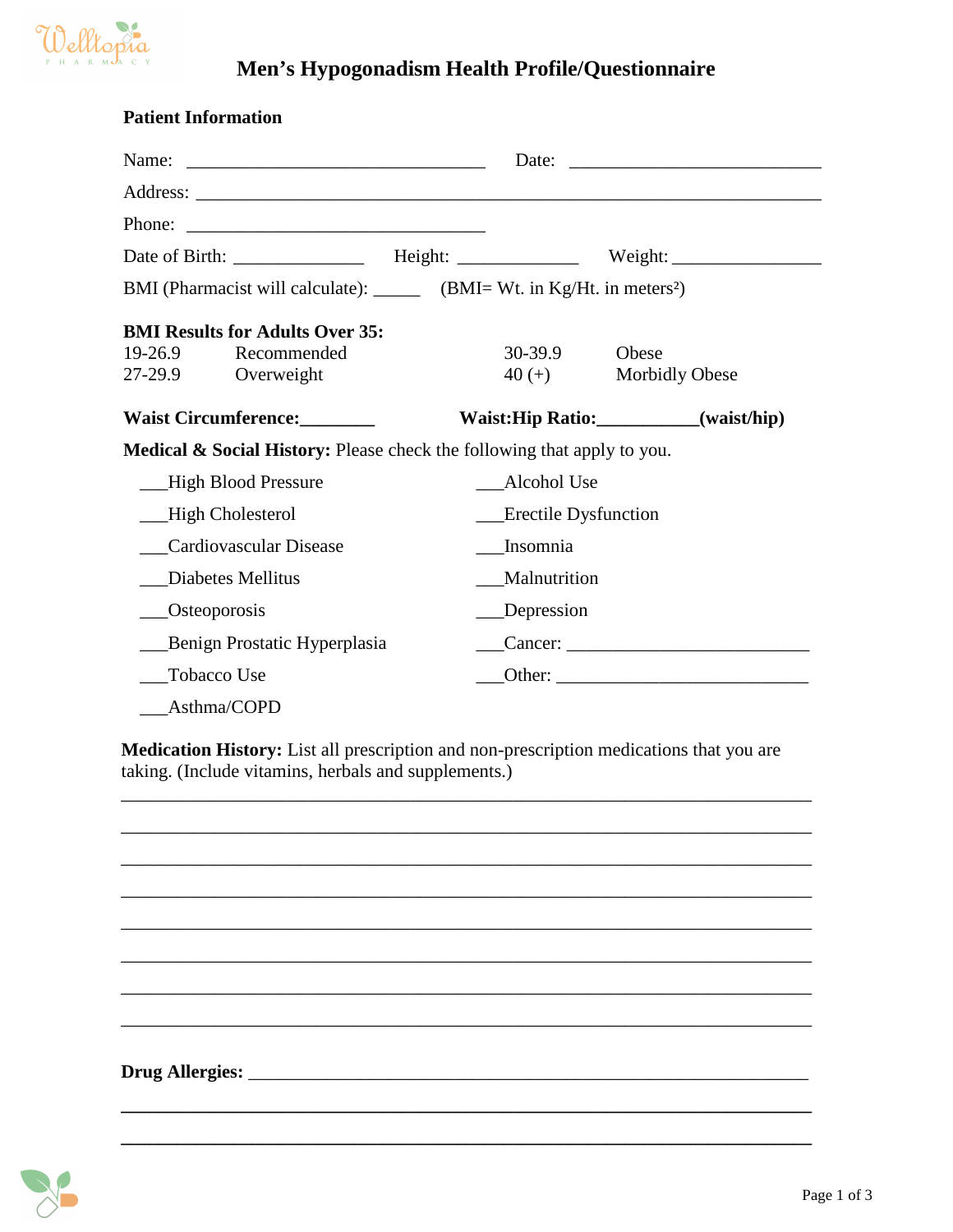## **Please indicate if you are experiencing the following symptoms:**

|                                                              | <b>ABSENT</b> | <b>MILD</b> | <b>MODERATE</b> | <b>SEVERE</b> |
|--------------------------------------------------------------|---------------|-------------|-----------------|---------------|
| Fatigue                                                      |               |             |                 |               |
| Decreased muscle mass                                        |               |             |                 |               |
| Loss in muscle strength                                      |               |             |                 |               |
| Joint/Muscle Pain                                            |               |             |                 |               |
| Increase in waist size                                       |               |             |                 |               |
| Difficulty losing weight                                     |               |             |                 |               |
| Decreased height                                             |               |             |                 |               |
| Decreased sex drive                                          |               |             |                 |               |
| Difficulty establishing and/or<br>maintaining full erections |               |             |                 |               |
| Decrease in spontaneous<br>early morning erections           |               |             |                 |               |
| Changes in sleep patterns                                    |               |             |                 |               |
| Decreased mental sharpness                                   |               |             |                 |               |
| Trouble concentrating                                        |               |             |                 |               |
| Less enjoyment in personal<br>interests and hobbies          |               |             |                 |               |

I am \_\_\_\_\_\_ years old. I feel \_\_\_\_\_\_ years old.

\*\*\* Please include a copy of all relevant lab work, especially hormone levels, that you have recently obtained.